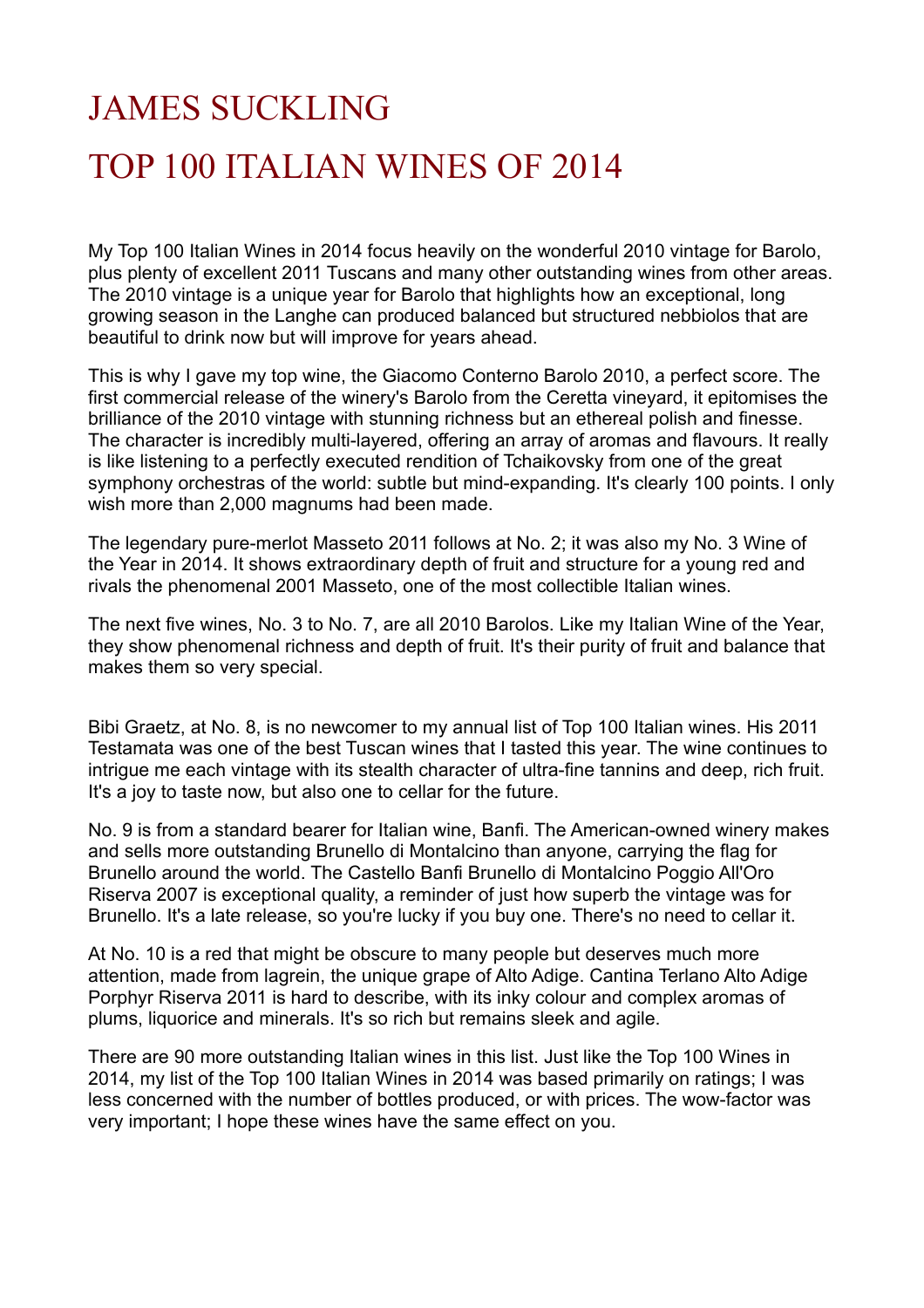## **Top 100 Italian Wines of 2014**

- 1. Giacomo Conterno Barolo Cerretta 2010
- 2. Masseto Toscana 2011 **100p** saadaval sama aastakäik väga limiteeritud koguses
- 3. Aldo Conterno Barolo Romirasco 2010
- 4. Roberto Voerzio Barolo Sarmassa 2010
- 5. Vietti Barolo Villero Riserva 2007 saadaval sama tootja teised Barolod
- 6. Elio Grasso Barolo Runcot Riserva 2008
- 7. Andrea Oberto Barolo Brunate 2010
- 8. Bibi Graetz Toscana Testamatta 2011
- 9. Castello Banfi Brunello di Montalcino Poggio All'Oro Riserva 2007
- 10. Cantina Terlano Alto Adige Porphyr Riserva 2011 **97p** saadaval sama aastakäik; üks soodsamaid veine nimekirjas
- 11. Petrolo Toscana Campo Lusso 2011
- 12. Roberto Voerzio Barolo Fossati Case Nere Reserve 10 anni 2004
- 13. Tua Rita Toscana Redigaffi 2012
- 14. Elio Altare Barolo Cerretta 2010 saadaval sama tootja Vigneto Arborina Barolo 2004 aastakäik
- 15. Giacomo Conterno Barolo Francia 2010
- 16. La Spinetta Barbaresco Vigneto Gallina Riserva 2004

17. Ciacci Piccolomini d'Aragona Brunello di Montalcino Vigna di Pianrosso Santa Caterina d'Oro Riserva 2007

- 18. Sette Ponti Toscana Oreno 2012
- 19. Riecine Toscana Riecine 2010
- 20. Fattoria Galardi Terra di Lavoro Roccamonfina 2011 **97p** saadaval sama aastakäik väga limiteeritud koguses
- 21. Ferrari Trento Giulio Ferrari 2002
- 22. Romano Dal Forno Amarone della Valpolicella 2008
- 23. Foradori Teroldego Vigneti delle Dolomiti Sgarzon 2012
- 24. Castello dei Rampolla Toscana Sammarco 2010
- 25. Parusso Barolo Bussia Riserva Gold Label 2004
- 26. Cantina Terlano Alto Adige Terlaner I 2011 **97p** saadaval sama aastakäik väga limiteeritud koguses
- 27. La Spinetta Barbaresco Vigneto Gallina 2010
- 28. Renzo Marinai Chianti Classico Gran Selezione 2010
- 29. San Fabiano Calcinaia Chianti Classico Cellole Gran Selezione Riserva 2010
- 30. Orma Toscana 2011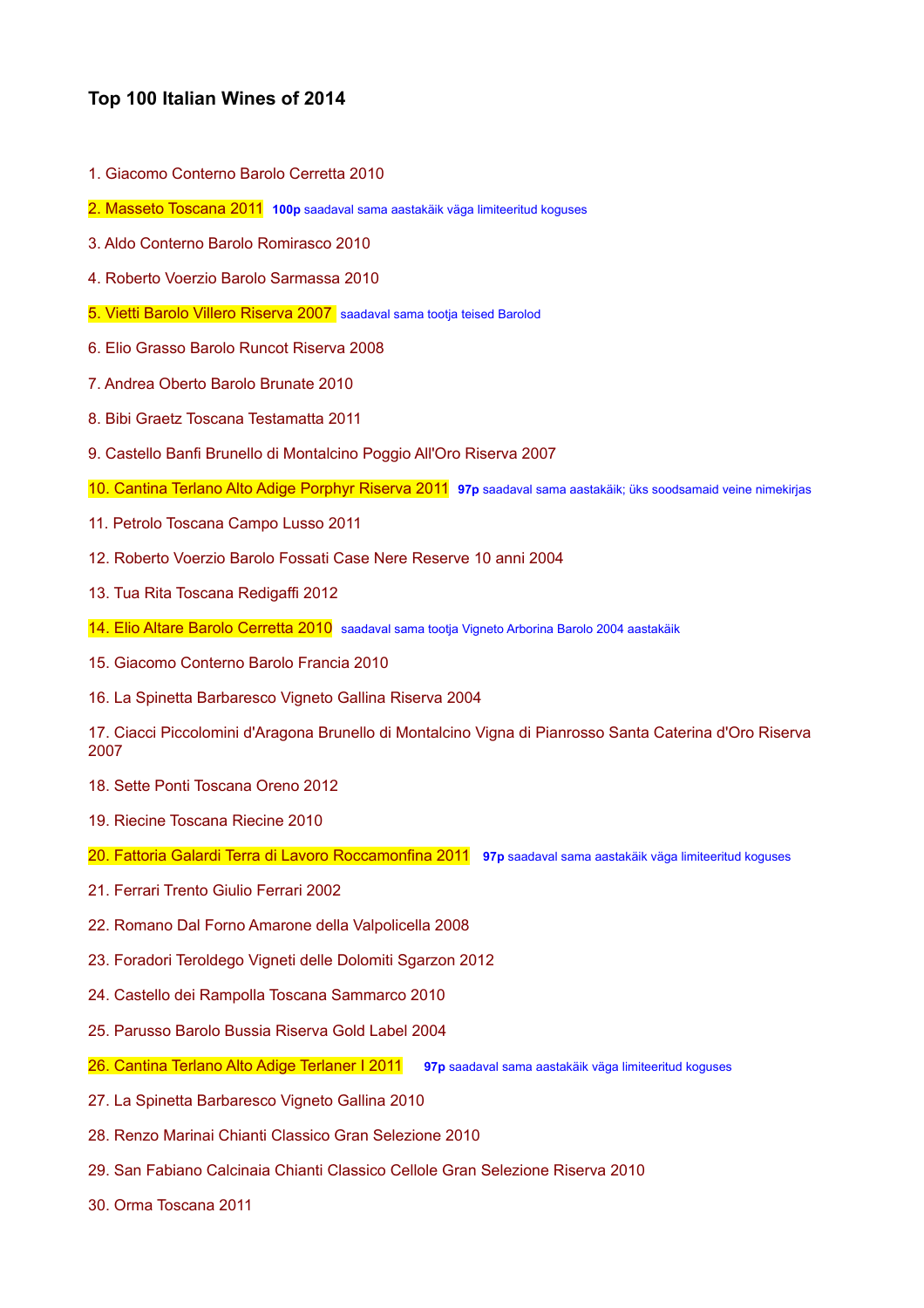- 31. San Polino Brunello di Montalcino Helichrysum 2009
- 32. Zenato Amarone della Valpolicella Classico Sergio Zenato Riserva 2008
- 33. Petrolo Toscana Galatrona 2012
- 34. Azelia Barolo Margheria 2010
- 35. Barone Ricasoli Chianti Classico Castello di Brolio Gran Selezione 2011
- 36. Roberto Voerzio Barolo La Serra 2010
- 37. Bibi Graetz Toscana Colore 2009
- 38. Renato Corino Barolo 2010
- 39. Bosco Agostino Barolo Neirane 2010
- 40. Marchesi Antinori Toscana Solaia 2011 **96p** saadaval sama aastakäik väga limiteeritud koguses
- 41. Bruno Rocca Barbaresco Rabaja 2010
- 42. Damilano Barolo Cannubi 2010
- 43. Castellare di Castellina Toscana I Sodi Di S. Niccolo (Sangiovese & Malvasia Nera) 2010
- 44. Petrolo Sangiovese Val d'Arno di Sopra Bogginanfora 2012
- 45. Tenuta di Biserno Toscana Biserno 2011
- 46. Marchesi Antinori Umbria Cervaro della Sala 2012
- 47. Pio Cesare Barbaresco Il Bricco 2010
- 48. Ceretto Barolo Bricco Rocche 2010
- 49. Ornellaia Bolgheri Superiore 2011
- 50. Cordero di Montezemolo Barolo Enrico VI 2010
- 51. Cantina Andrian Lagrein Riserva Alto Adige Tor di Lupo 2011
- 52. Duemani Cabernet Franc Costa Toscana 2011
- 53. Pio Cesare Barolo Ornato 2010
- 54. Montepeloso Toscana Gabbro 2011
- 55. Elvio Cogno Barolo Vigna Elena Riserva 2007
- 56. Fontanafredda Barolo La Rosa 2010
- 57. Il Palagio Toscana Sister Moon 2011
- 58. La Spinetta Barbaresco Vigneto Starderi 2010
- 59. Fabrizio Dionisio Syrah Cortona Cuculaia 2010
- 60. Luciano Sandrone Barolo Le Vigne 2010
- 61. Castelli del Grevepesa Chianti Classico Panzano Gran Selezione 2010
- 62. Marchesi di Barolo Barolo Coste di Rose 2010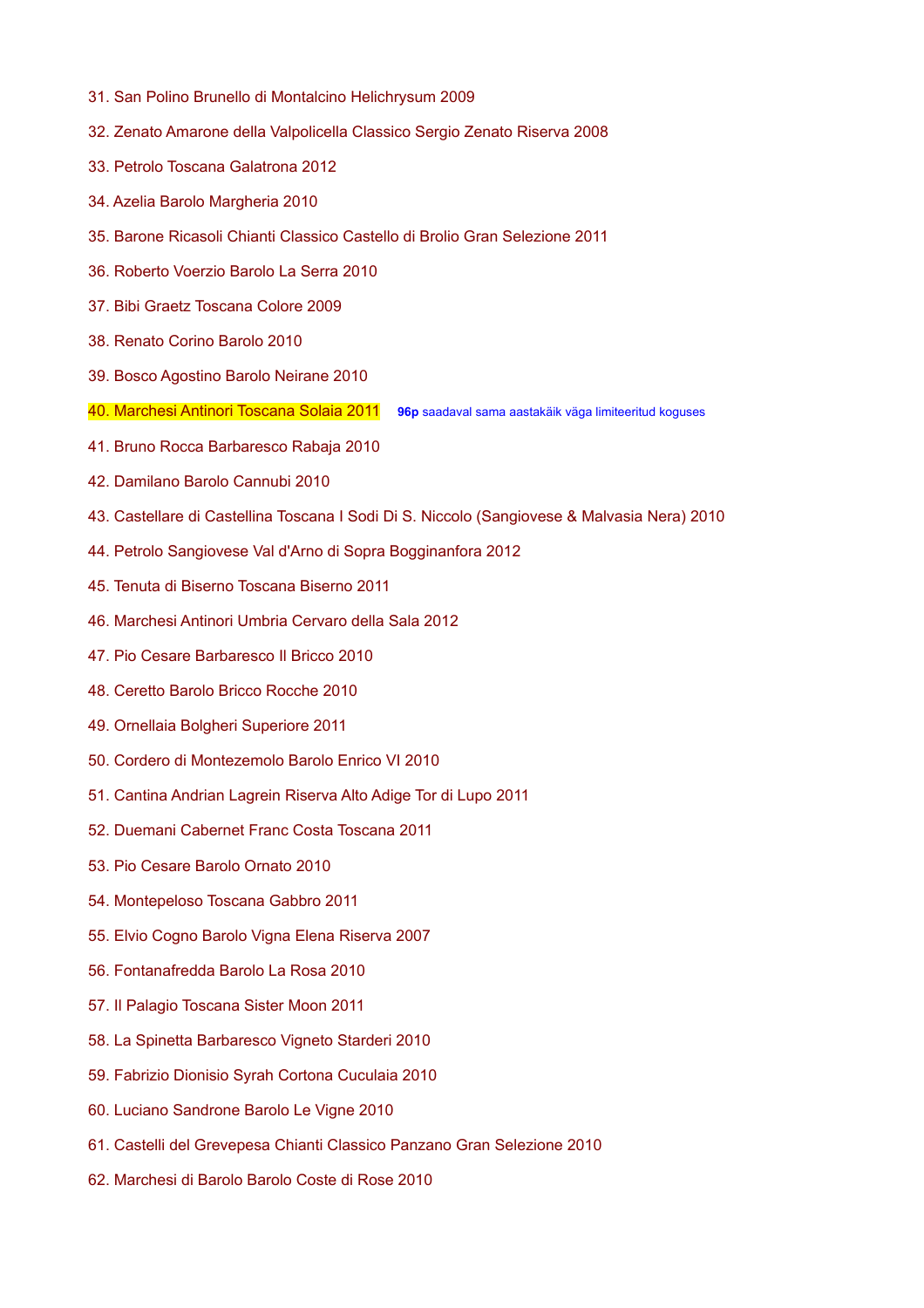- 63. Castello di Ama Toscana Haiku 2010
- 64. Marziano Abbona Barolo Pressenda 2010
- 65. Mauro Veglio Barolo Rocche dell'Annunziata 2010
- 66. La Spinetta Barbaresco Valeirano 2011
- 67. Michele Chiarlo Barbaresco Asili 2010
- 68. Aldo Conterno Barolo Gran Bussia Riserva 2006
- 69. Parusso Barolo Bussia A l'e per mi un vin Special 2009
- 70. Produttori del Barbaresco Barbaresco Asili Riserva 2009
- 71. Roberto Voerzio Barbera d'Alba Pozzo dell'Annunziata 2010
- 72. Cos Sicilia Pithos Rosso 2011
- 73. Tenuta di Biserno Toscana Lodovico 2011
- 74. Vietti Barolo Brunate 2010 saadaval sama tootja Barolo Ravera 2010 (Antonio Galloni 100p)
- 75. Virna Barolo Cannubi Boschis 2010
- 76. Aldo Conterno Barolo Colonnello 2010
- 77. Altesino Brunello di Montalcino Montosoli 2009
- 78. Andrea Oberto Barolo 2010
- 79. Antonelli Sagrantino di Montefalco 2007
- 80. Cos Vittoria Rosso Pithos Rosso 2013
- 81. Sette Ponti Toscana Crognolo 2012
- 82. Banfi Toscana Summus 2011
- 83. Cusumano Sicilia Tenuta San Giacomo Sàgana 2012
- 84. Fattoria Le Pupille Maremma Toscana Saffredi 2011
- 85. Foradori Teroldego, Vigneti delle Dolomiti Granato 2010
- 86. Girolamo Russo Etna Rosso Feudo di Mezzo 2012
- 87. Argentiera Toscana Lavinia Maria 2011
- 88. Casaloste Chianti Classico Don Vincenzo Gran Selezione 2009
- 89. Castello di Ama Toscana L'Apparita 2010
- 90. Castello dei Rampolla Toscana d'Alceo 2010
- 91. Fèlsina Toscana Fontalloro 2011
- 92. Donna Olimpia 1898 Bolgheri Millepassi 2011
- 93. Marco de Bartoli Passito di Pantelleria Bukkuram Padre della Vigna 2008
- 94. Marchesi Antinori Toscana Tignanello 2011